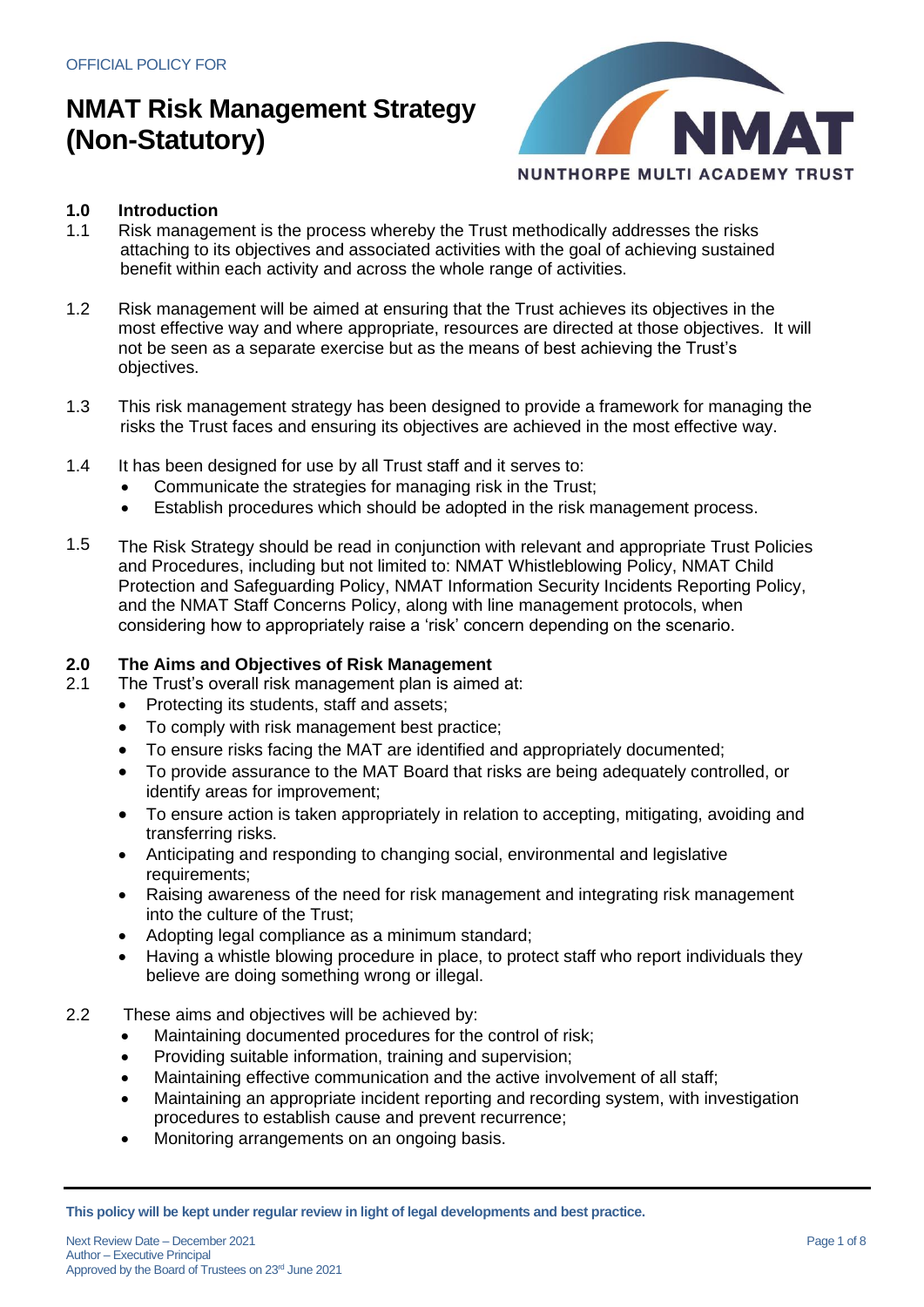

# **3.0 The Potential Benefits of Risk Management**

- Effective risk management protects and adds value to the Trust and its stakeholders through supporting the Trust's objectives by:
	- Improving decision making, business planning and prioritisation by comprehensive and structured understanding of the wider business environment;
	- Supporting more efficient allocation and use of resources within the Trust;
	- Protecting and enhancing Trust assets, reputation and image;
	- Developing and supporting staff and the Trust's knowledge base;
	- Helping to focus the internal control & scrutiny and audit plans.

# **4.0 The Structure and Administration of Risk Management**

- The Trust has a fundamental role to:
	- Set the tone and influence the culture of risk management across the Trust;
	- Determine, and review the appropriate risk appetite or level of exposure for the Trust;
	- Approve major decisions affecting the Trust's risk profile or exposure;
	- Set policy and strategy for risk management;
	- Frequently monitor the management of significant risks to reduce the likelihood of unwelcome surprises or impact;
	- Satisfy itself that the less significant risks are being actively managed, with the appropriate controls in place and working effectively;
	- Annually review the Trust's approach to risk management and approve changes or improvements to key elements of its processes and procedures;
	- Ensure regular promotion and reinforcement of the Trust's culture of risk management across all academies and with all stakeholders through the use of various Academy management tools such as CPD; staff/parental/student communications and SLT and Middle Leaders.
- 4.2 Academy Senior Leaders will:
	- Support and implement policies approved by the Trust;
	- Comply with risk response processes, including contingency and business continuity programmes;
	- Provide adequate information in a timely manner to the Trust on the status of risks and controls;
		- Focus and co-ordinate risk management activities throughout the Academy for the Trust;
		- Raise the level of management awareness and accountability for the business risks experienced by the Academy and ultimately, the Trust;
		- Develop risk management as part of the culture of the Academy and ultimately, the Trust;
		- Ensure that risk management is a regular management meeting agenda item with staff and communicate this to the Head of School to give consideration of exposure and to prioritise work in the light of effective risk analysis;
		- Provide a mechanism for risk management issues to be discussed and disseminated to all areas across the Trust through staff CPD and staff communications.
- 4.3 Heads of School, as the Risk Management Champion for the Academy will:
	- Have primary responsibility for managing risk on a day-to-day basis;
	- Contribute to, and comply with risk response processes, including contingency and

**This policy will be kept under regular review in light of legal developments and best practice.**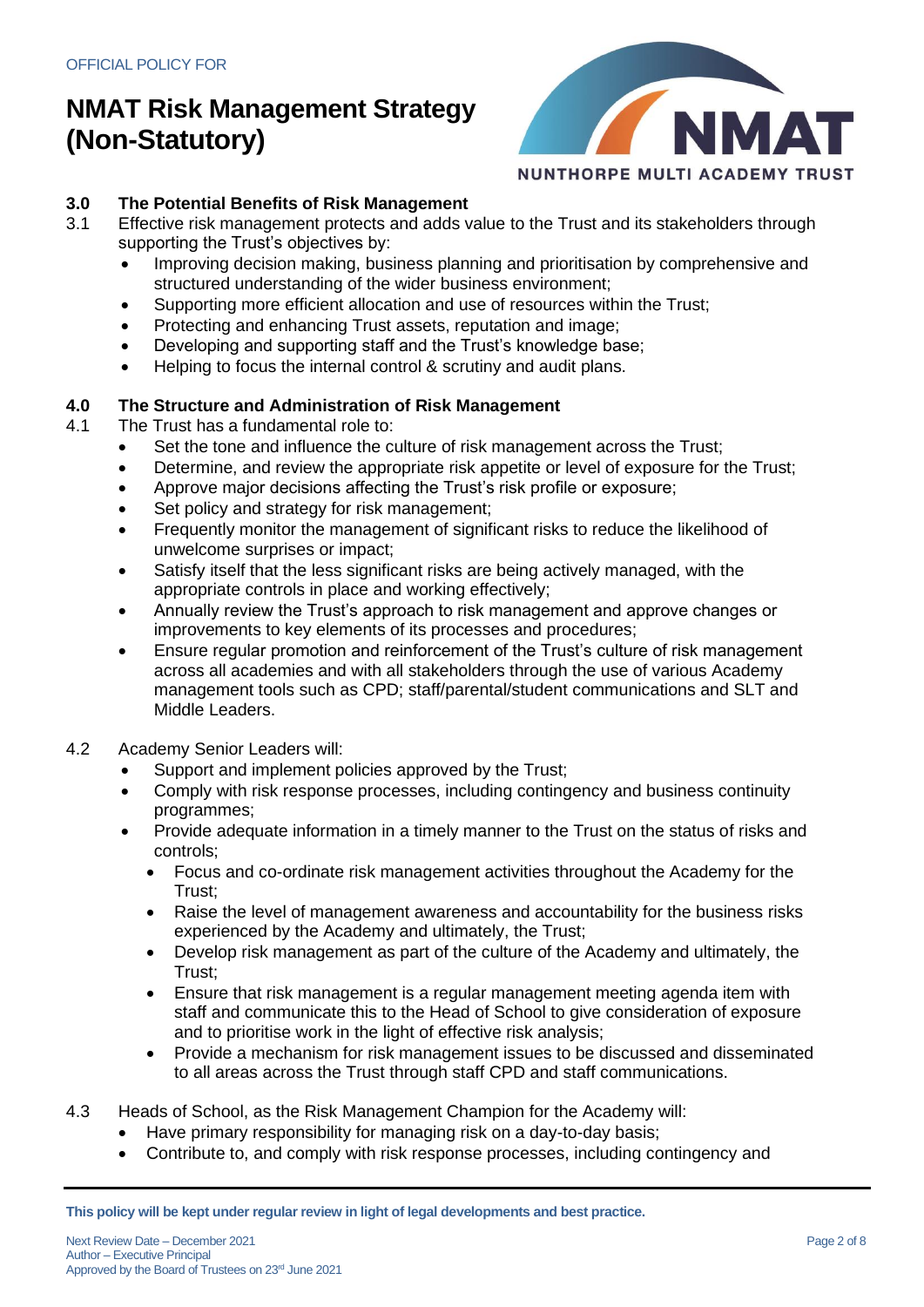

business continuity programmes;

- Have responsibility for promoting risk awareness within their operations;
- Identify and evaluate the significant risks faced by their operations for consideration by the Executive Principal and Trustees;
- Ensure that risk management is a regular management meeting item to allow consideration of exposure and to prioritise work in the light of effective risk analysis;
- Report early warning indicators to the Executive Principal.
- 4.4 The NMAT Leads and the Executive Principal will, as the Risk Management Champions for the Trust, be responsible for:
	- Developing specific programmes and procedures for establishing and maintaining risk management activities within the Trust;
	- Ensuring the communication dispersal of vital information;
	- Providing guidance, interpretation and understanding of the risk management systems.

#### 5.0 **The Trust's Risk appetite and Risk tolerance**

5.1 Risk Appetite is the level of risk with which the Trust aims to operate.

| 5.2 | Risk<br><b>Appetite</b>    | <b>Description</b>                                                                                                                                                                                                                                                                                                                                                                                                                                          |
|-----|----------------------------|-------------------------------------------------------------------------------------------------------------------------------------------------------------------------------------------------------------------------------------------------------------------------------------------------------------------------------------------------------------------------------------------------------------------------------------------------------------|
|     | <b>Averse</b>              | Avoidance of risk and uncertainty in achievement of key deliverables or initiatives is key<br>objective. Activities undertaken will only be those considered to carry virtually no inherent risk.                                                                                                                                                                                                                                                           |
|     | <b>Minimalist</b>          | Preference for very safe business delivery options that have a low degree of inherent risk with<br>the potential for benefit/return not a key driver. Activities will only be undertaken where they<br>have a low degree of inherent risk.                                                                                                                                                                                                                  |
|     | <b>Cautious</b>            | Preference for safe options that have low degree of inherent risk and only limited potential for<br>benefit. Willing to tolerate a degree of risk in selecting which activities to undertake to achieve<br>key deliverables or initiatives, where we have identified scope to achieve significant benefit<br>and/or realise an opportunity. Activities undertaken my carry a high degree of inherent risk that<br>is deemed controllable to a large extent. |
|     | Open /<br><b>Receptive</b> | Willing to consider all options and choose one most likely to result in successful delivery while<br>providing an acceptable level of benefit. Seek to achieve a balance between a high likelihood of<br>successful delivery and a high degree of benefit and value for money. Activities themselves<br>may potentially carry, or contribute to, a high degree of residual risk.                                                                            |
|     | Eager                      | Eager to be innovative and to choose options based on maximising opportunities and potential<br>higher benefit even if those activities carry a very high residual risk.                                                                                                                                                                                                                                                                                    |

After a review of Trustee's Risk Appetite (May 2021), the level of risk with which the Trust aims to operate is that of 'Open and Receptive'. Trustees are willing to consider all options and choose one most likely to result in successful delivery while providing an acceptable level of benefit. However, each risk is to be assessed individually with sufficient research and challenge undertaken. This Risk Appetite will be reviewed biannually (in the Autumn and Summer terms)..

- 5.3 Risk Tolerance is the level of risk with which the Trust is willing to operate.
	- **Tolerating** risk is where no action is taken. This may be because the cost of instituting controls is not cost-effective or the risk or impact is so low that they are considered acceptable.

**This policy will be kept under regular review in light of legal developments and best practice.**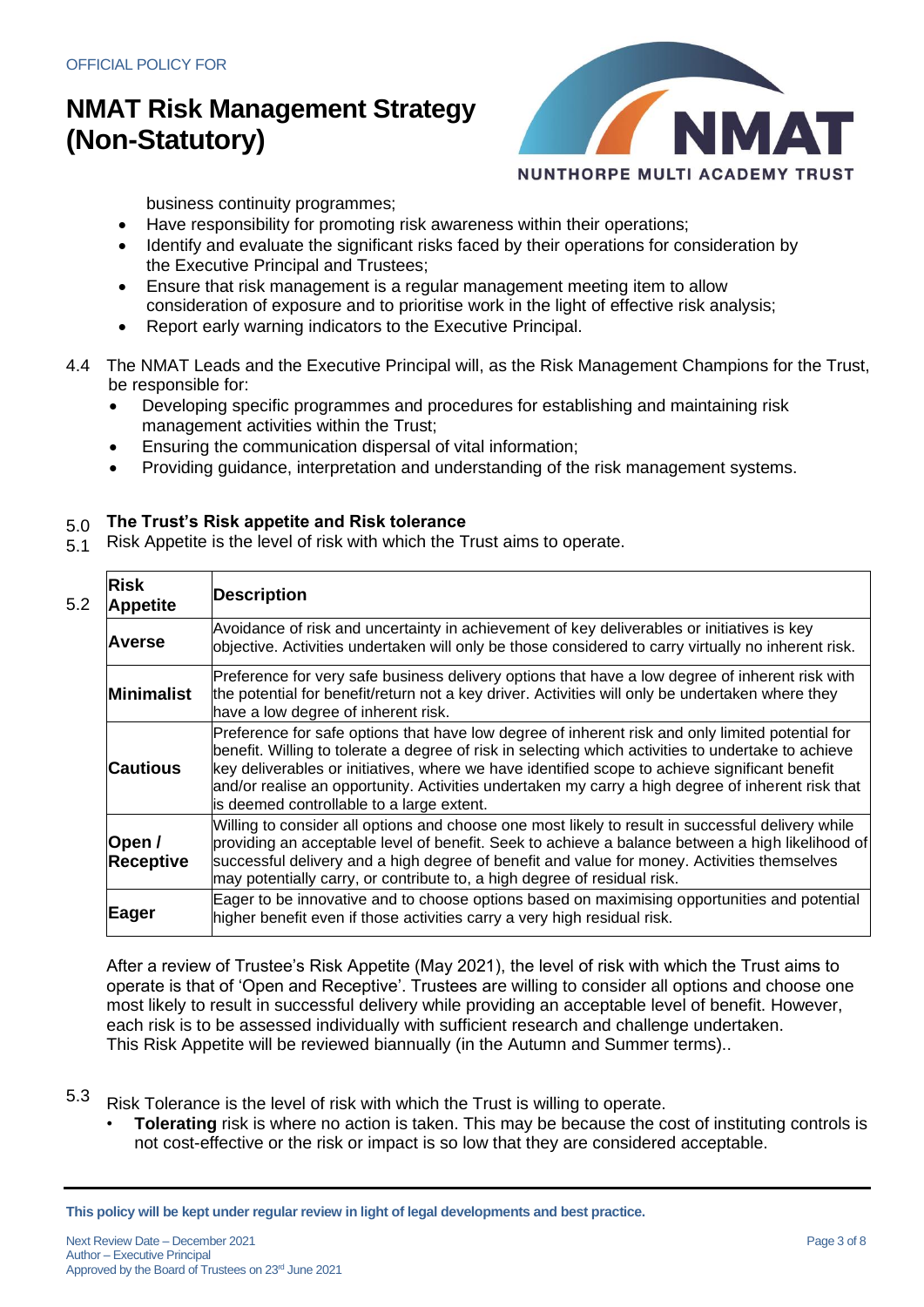

- **Treating** risk involves controlling it with actions to minimise the likelihood of occurrence or impact. There may also be contingency measures to reduce impact if it does occur.
- **Transferring** risk may involve the use of insurance or payment to third parties willing to take on the risk themselves (for instance, through outsourcing). A Trust may decide to take out insurance to mitigate the risk of the excessive costs of supply staff in the event of extended staff absences.
- **Terminating** risk can be done by altering an inherently risky process to remove the risk. If this can be done without materially affecting operations, then removal should be considered, rather than attempting to treat, tolerate or transfer. Alternatively, if a risk is ranked highly and the other potential control measures are too expensive or otherwise impractical, the rational decision may well be that this is a process the Trust should not be performing at all.

In the table below, NMAT Board of Trustees have identified their generic Risk Tolerance for each Orange Book defined category of risk. However, Trustees continue to assess each risk individually with the required levels of research and challenge undertaken.

| Categories of risk from the<br>government's Orange Book<br>https://www.gov.uk/government/publications/orange-book | <b>Risk Tolerance level</b><br>Tolerate, Treat, Transfer, Terminate or Take advantage of |  |  |
|-------------------------------------------------------------------------------------------------------------------|------------------------------------------------------------------------------------------|--|--|
| Strategic risks                                                                                                   | Treat.                                                                                   |  |  |
| Governance risks                                                                                                  | Treat.                                                                                   |  |  |
| <b>Operational risks</b>                                                                                          | Treat and where appropriate transfer.                                                    |  |  |
| Legal risks                                                                                                       | Treat and where appropriate transfer.                                                    |  |  |
| <b>Property risks</b>                                                                                             | Treat.                                                                                   |  |  |
| <b>Financial risks</b>                                                                                            | Treat.                                                                                   |  |  |
| Commercial risks                                                                                                  | Treat and where appropriate transfer.                                                    |  |  |
| People risks                                                                                                      | Treat.                                                                                   |  |  |
| <b>IT risks</b>                                                                                                   | Treat.                                                                                   |  |  |
| Information risks                                                                                                 | Treat.                                                                                   |  |  |
| Security risks                                                                                                    | Treat.                                                                                   |  |  |
| Project/Programme risks                                                                                           | Treat.                                                                                   |  |  |
| <b>Reputation risks</b>                                                                                           | Treat.                                                                                   |  |  |

These levels of Risk Tolerance will be reviewed biannually (in the Autumn and Summer terms).

### **6.0 Risk Identification**

- 6.1 Risk is not only about adverse events; it is also about missed opportunities. All areas of activity within the Trust and partnerships with third party organisations should be considered together with what would stop them being as successful as they should. The key risks that the Trust faces will be those that would stop it achieving its objectives in these areas.
- 6.2 As the first step in the risk identification process, all staff with responsibility for delivering operations aims or targets need to understand the Trust's corporate objectives and the legal and regulatory environment in which it operates.
- 6.3 The second step is the translation of these objectives into operating aims in the form of detailed Development plans and performance indicators for each area of activity. This should be an ongoing annual exercise with regular updating of the aims.

**This policy will be kept under regular review in light of legal developments and best practice.**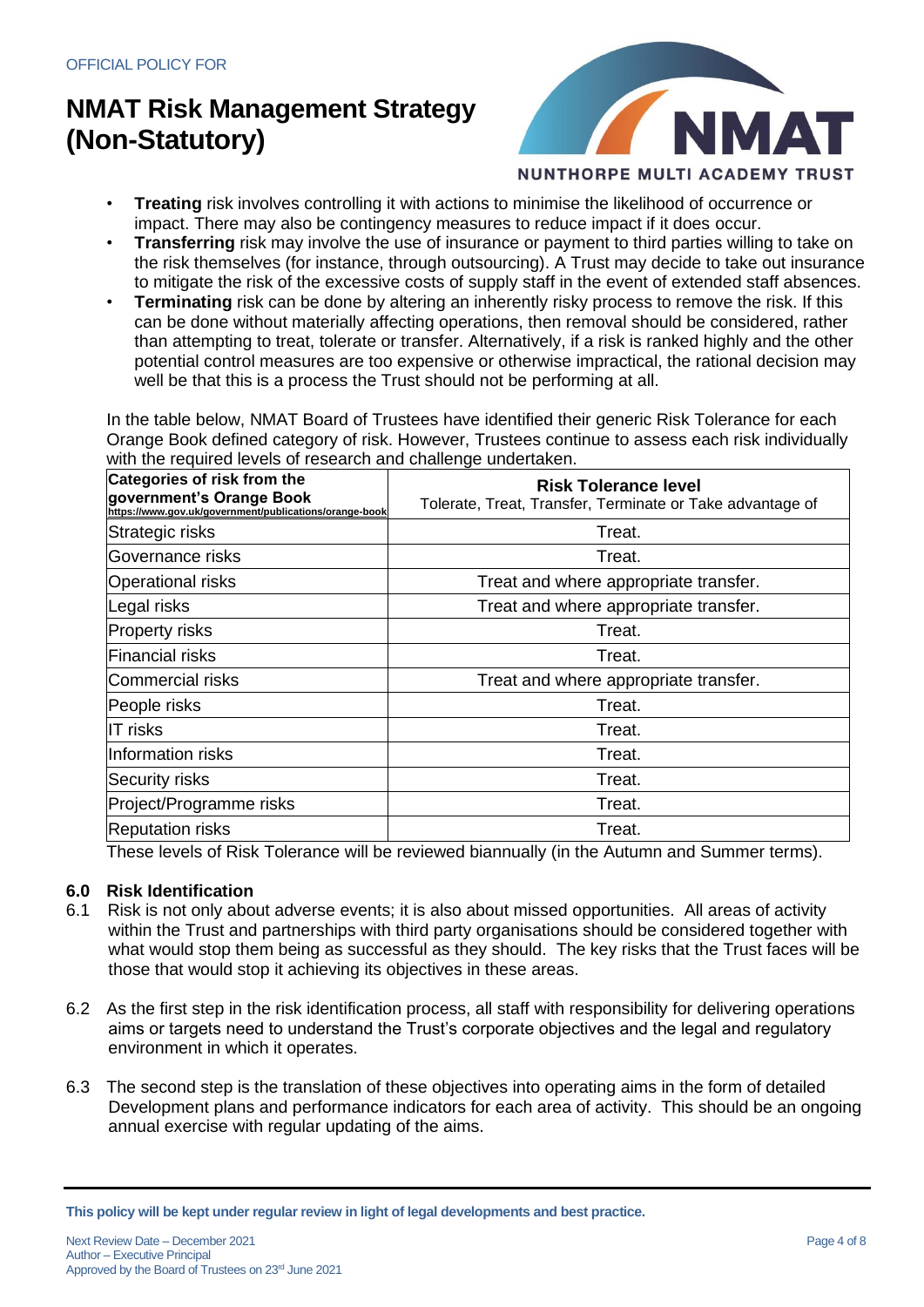

- 6.4 The next step is to identify what would stop each area being as successful as it should.
- 6.5 There are many methods for grouping risks, starting from either categorising risk or
	- analysing it using a functional approach. Consideration by category, for example, would include:
	- **Strategic risks** concern the long-term strategic objectives of the Trust. They can be affected by such areas as capital availability, legal and regulatory changes, reputation and changes in the physical environment.
	- **Operational risks**  concern the day to day issues that the organisation is confronted with as it strives to deliver its strategic objectives.
	- **Financial risks** concern the effective management and control of the finances of the Trust and the effects of external factors such as interest rate movement and other market exposures.
	- **Compliance risks** concern such issues as health and safety, environmental, trade descriptions, consumer protection, data protection, employment practices and regulatory issues.
	- **Governance**  concerns risks arising from unclear plans, priorities, authorities and accountabilities, and/or ineffective or disproportionate oversight of decision-making and/or performance.
	- **Health and Safety –** concerns **r**isks arising from property deficiencies or poorly designed or ineffective/ inefficient safety management resulting in non-compliance and/or harm and suffering to employees, contractors, service users or the public.
	- **IT** concerns risks arising from IT not delivering the expected services due to inadequate or deficient system/process development and performance or inadequate resilience.
	- **Legal** concerns risks arising from a defective transaction, a claim being made (including a defence to a claim or a counterclaim) or some other legal event occurring that results in a liability or other loss, or a failure to take appropriate measures to meet legal or regulatory requirements or to protect assets (for example, intellectual property).
	- **Reputation** concerns risks arising from adverse events, including ethical violations, a lack of sustainability, systemic or repeated failures or poor quality or a lack of innovation, leading to damages to reputation and or destruction of trust and relations.
	- **Safeguarding** concerns protecting the health, wellbeing and human rights of young people and adults, enabling them to live safely, free from abuse and neglect.
- 6.6 Risks that have been identified should be recorded on the Trust's risk register.

### **7.0 Risk Estimation (Assessing Likelihood and Impact)**

- 7.1 Having identified the risks that the Trust is facing, they need to be prioritised into a manageable order so that action can be focused on the significant risks. Risk prioritisation will enable necessary action to be taken at the relevant level of management in the Trust.
- 7.2 Each risk should be assessed in terms of the **likelihood** of its occurrence, and its **impact** on the Trust, should it occur.
- 7.3 Not all risks will affect the Trust, or the individual Academies with the same impact, and some are far more likely to occur within the Trust than others.

**This policy will be kept under regular review in light of legal developments and best practice.**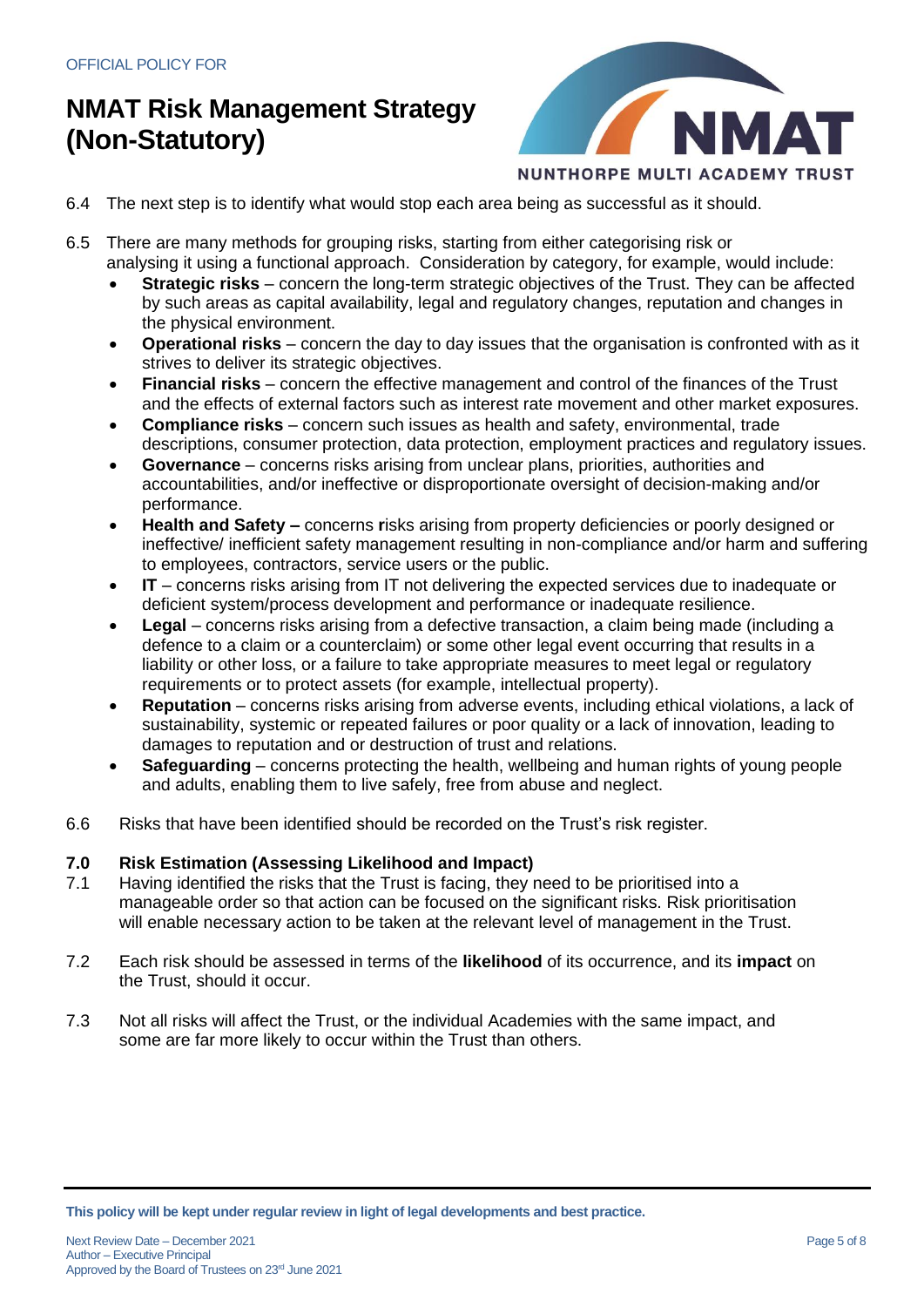

7.4 The impact of a risk and the likelihood of it occurring should be scored as follows:

### **Likelihood**

For each risk listed, the likelihood of their occurrence is assessed on the following scale:

- 1. rare
- 2. unlikely
- 3. possible
- 4. likely.

### **Impact**

Their impact is assessed on the following scale:

- 1. almost none
- 2. minor
- 3. moderate
- 4. major

### **Impact are scored separately and the two scores are added to give the total Impact score**

| 7.5 | Multiply the scores for likelihood and impact and then rank the risk by numerical value, e.g. |          |              |             |  |  |  |
|-----|-----------------------------------------------------------------------------------------------|----------|--------------|-------------|--|--|--|
|     | Major fire                                                                                    | impact 4 | likelihood 2 | total = $8$ |  |  |  |
|     | Small scale theft                                                                             | impact1  | likelihood 3 | total = $3$ |  |  |  |

### **8.0 Risk Prioritisation**

8.1 Risks are prioritised as follows:

| <b>Risk Score</b> | <b>Prioritisation</b> | Colour | <b>Action</b>                       |
|-------------------|-----------------------|--------|-------------------------------------|
| 1 or 2            | _OW                   | Green  | Keep under review                   |
| $3$ to 6          | Medium                | Amber  | Consider action or contingency plan |
| 7 or greater      | High                  | Red    | Immediate action                    |

### **9.0 Risk Mitigation**

- 9.1 Once risks have been identified and prioritised, you need to decide how the Trust is going to address them.
- 9.2 As the first step, you should assess the 'cost' of accepting the risk. This may be a financial cost or a lost opportunity. You may decide that accepting a particular risk is appropriate and not take any further action.
- 9.3 If you decide further action is needed then there are six options:
	- treat the risk
	- tolerate the risk
	- assume the risk is treated (this is where the controls adopted do not impact on the risk score due to the nature of the risk e.g. a pandemic).
	- transfer the risk
	- terminate the risk
	- take advantage of the risk

**This policy will be kept under regular review in light of legal developments and best practice.**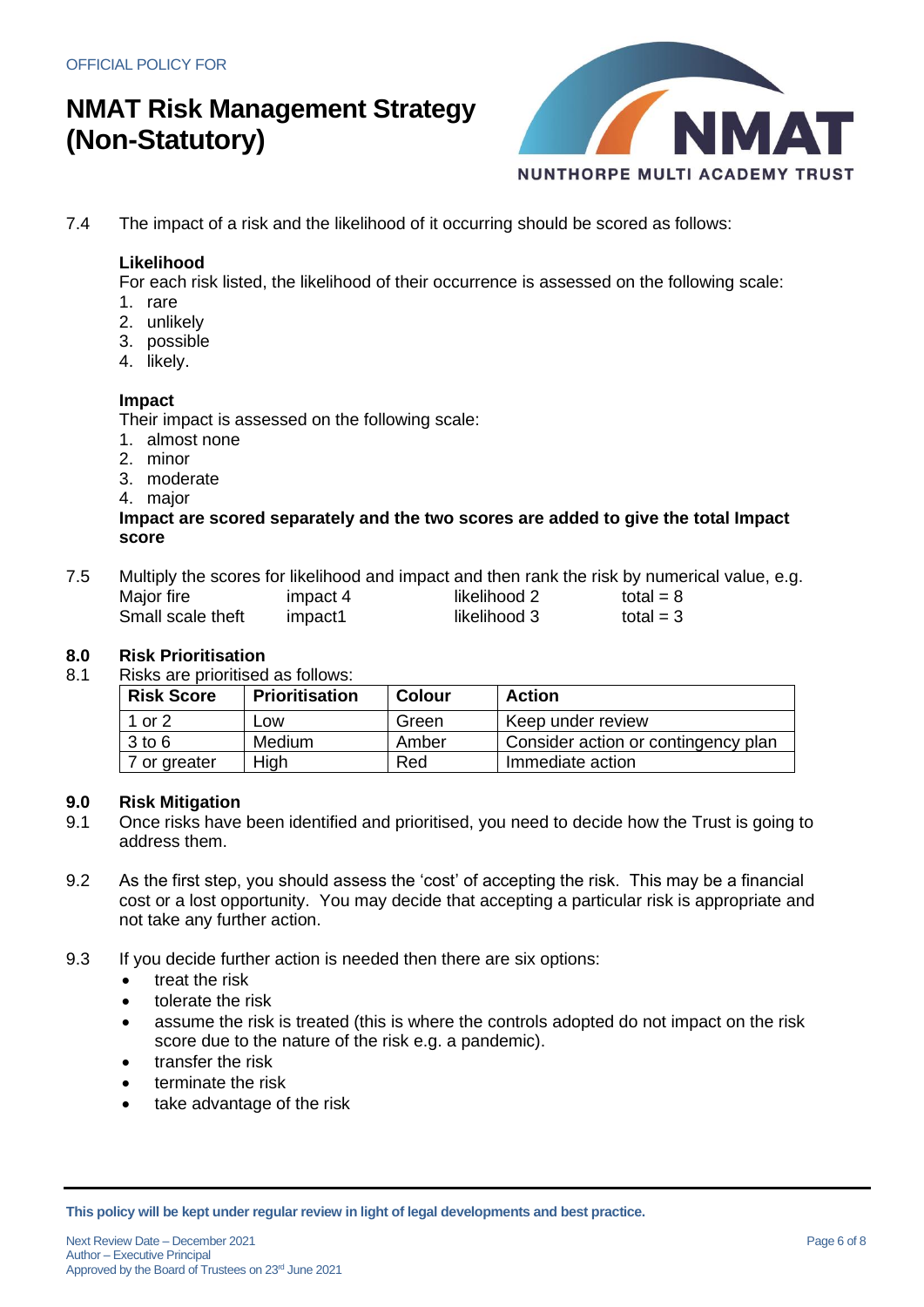

- 9.4 A risk may be avoided by withdrawing from that area of activity but doing so may result in a missed opportunity.
- 9.5 As identified above (9.3) a risk may be transferred wholly or in part to a third party, possibly through insurance or a partnership arrangement.
- 9.6 In the majority of cases, the next step will be to put in place systems to mitigate either the likelihood or the impact of the risk. These will include systems addressing the whole operation of the Trust as well as the areas where risks have been identified. Any system of risk mitigation should provide as a minimum:
	- Effective and efficient operation of the Trust;
	- Effective internal controls:
	- Compliance with law and legislation.
- 9.7 Mitigating action plans should be recorded against each risk that has been listed in the risk register with appropriate milestones. They should also include sources of assurance over the controls in place to mitigate each risk identified.
- 9.8 Source of Assurance is defined as evidence that mitigating action/controls are in place and being regularly reviewed. As part of the risk review the Assurance should be reviewed to ensure that the mitigating action/controls are appropriate and functioning. The residual risk should also be considered at each review if Assurances indicate that mitigating actions/controls are working better/worse than originally planned.

### **10.0 Gross and Net risk**

- 10.1 In completing the above mentioned assessment of risk, recognition needs to be given to the impact of the mitigating actions taken by management to reduce the impact of the risk. Accordingly, risks should initially be recorded at their gross value – the impact without mitigating actions. The same risks should then be recorded allowing for the impact of the mitigating actions. By doing so, the Trust is able to value the impact of the mitigating factors to determine whether they are cost effective.
- 10.2 Both the gross risk and net risk scores are to be recorded on the Risk Register
- 10.3 The movement in these risk scores between reporting periods are to be recorded on this document to enable the reader to understand whether each risk is constant, decreasing or increasing over time.

### **11.0 Risk Monitoring**

- 11.1 The likelihood or impact of an identified risk can change for a number of reasons including:
	- Nature of the risk has changed or is changing;
	- Existing controls are inadequate or not functioning;
	- New controls are introduced.
- 11.2 Early warning indicators should be designed for each risk to alert management to the situation effectively. These should have triggers, be described in the register and be highlighted in reports to Trustees. Key characteristics of monitoring mechanisms are:
	- Information must reach the level of management where decisions can be made;
	- Mechanisms must pick up the problem before it happens, or at least before it gets too

**This policy will be kept under regular review in light of legal developments and best practice.**